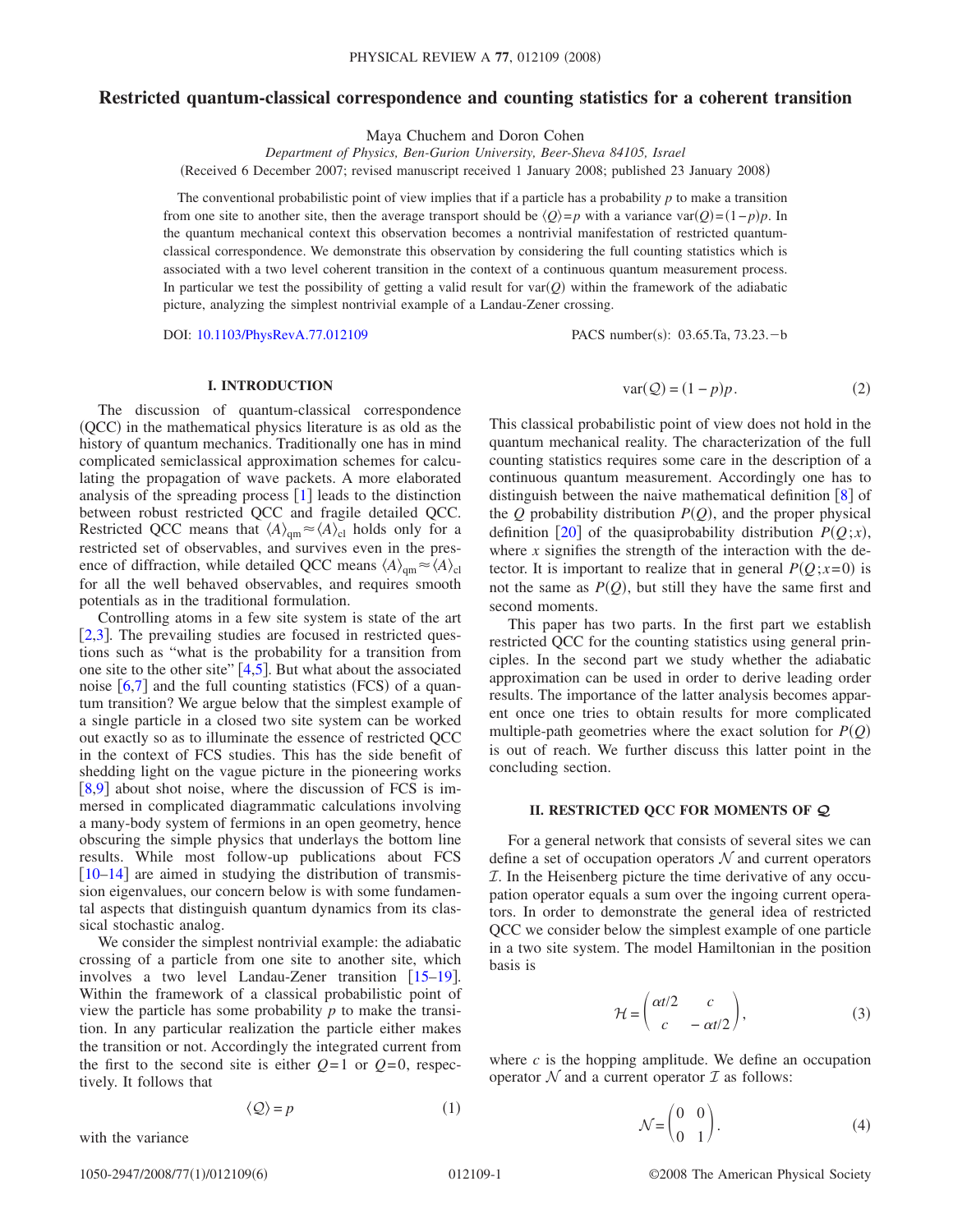$$
\mathcal{I} = \begin{pmatrix} 0 & ic \\ -ic & 0 \end{pmatrix}.
$$
 (5)

<span id="page-1-0"></span>Using the Heisenberg picture the two are related by the equation

$$
\frac{d}{dt}\mathcal{N}(t) = \mathcal{I}(t),\tag{6}
$$

where  $\mathcal{I}(t) = U(t)^{\dagger} \mathcal{I} U(t)$ , and  $U(t)$  is the evolution operator. Consequently it is useful to define a counting ("transported") charge") operator

$$
\mathcal{Q} = \int_0^t \mathcal{I}(t')dt'.
$$
 (7)

From the Heisenberg equation of motion ([6](#page-1-0)) it follows that the occupation probability  $\langle N(t) \rangle$  and the probability current  $\langle \mathcal{I}(t) \rangle$  are related by a continuity equation. However, in fact we can derive a stronger statement. By integrating Eq. ([6](#page-1-0)) over time one obtains

$$
Q = \mathcal{N}(t) - \mathcal{N}(0). \tag{8}
$$

Assuming that the particle is initially in the left site, which is a zero eigenstate of  $N$ , one concludes the nontrivial relation

$$
\langle \mathcal{Q}^k \rangle = \langle \mathcal{N}^k \rangle_t \quad \text{for } k = 1, 2. \tag{9}
$$

This relation between the *k*th moment of the counting operator (as determined in the Heisenberg picture by an expectation value at the reference time  $t=0$ ) and the *k*th moment of the occupation operator (as determined in the Schrödinger picture by an expectation value at time  $t$ ) does not hold for  $k > 2$ , because the operators in  $\langle 0 | [\mathcal{N}(t) - \mathcal{N}(0)]^k | 0 \rangle$  are noncommuting.

Thus for a coherent quantum transition where initially  $\langle \mathcal{N}^k \rangle_0 = 0$ , we find at the end of the process  $\langle \mathcal{N}^k \rangle_t = p$ , and consequently it follows that  $\langle Q^k \rangle = p$  for  $k = 1, 2$ , leading to Eqs.  $(1)$  $(1)$  $(1)$  and  $(2)$  $(2)$  $(2)$ . But the higher moments would be different compared with the classical expectation, as further discussed in the next section, and therefore we have here a very simple example for restricted rather than detailed QCC.

#### **III. THE FCS-NAIVE RESULTS**

Both Eqs.  $(1)$  $(1)$  $(1)$  and  $(2)$  $(2)$  $(2)$  can be derived on the basis of a classical probabilistic point of view. The classical reasoning is based on the following idea regarding the counting statistics:

$$
P(Q) = \begin{cases} 1 - p & \text{for } Q = 0, \\ p & \text{for } Q = 1. \end{cases}
$$
 (10)

The *k*th moment of this probability distribution is  $\langle Q^k \rangle = p$ , leading to Eq.  $(1)$  $(1)$  $(1)$  as well as to Eq.  $(2)$  $(2)$  $(2)$ . But we are going to explain that the classical reasoning is wrong: It is wrong both according to the naive mathematical definition of  $P(Q)$ , and also according to the proper physical definition of  $P(Q; x)$ , which we review in Appendix A. Consequently in the present section we derive the mathematically correct results for  $P(Q)$ , while in the next section we work out the physically meaningful result for  $P(Q; x)$ .

Let us elaborate on the straightforward procedure for naive FCS calculation. The first step is to write the current operator in the Heisenberg picture

$$
\mathcal{I}(t)_{nm} = \langle n | U(t)^{\dagger} \mathcal{I} U(t) | m \rangle. \tag{11}
$$

It is important to realize that the current operator and hence the counting operator have a zero trace. Consequently integrating over time we get

$$
Q_{nm} = \begin{pmatrix} +Q_{\parallel} & iQ_{\perp} \\ -iQ_{\perp}^* & -Q_{\parallel} \end{pmatrix}.
$$
 (12)

<span id="page-1-1"></span>The first two moments  $\langle Q \rangle$  and  $\langle Q^2 \rangle$  are obtained from this matrix, leading to the identifications

$$
\langle \mathcal{Q} \rangle = \mathcal{Q}_{\parallel},\tag{13}
$$

$$
var(Q) = |Q_{\perp}|^2. \tag{14}
$$

<span id="page-1-2"></span>The zero trace property also implies that the eigenvalues of Q are opposite in sign

$$
Q_{\pm} = \pm \sqrt{(Q_{\parallel})^2 + |Q_{\perp}|^2}.
$$
 (15)

<span id="page-1-3"></span>On the basis of the continuity equation we can argue that  $\langle Q \rangle_{\psi} \le 1$  for any preparation. Therefore we must get  $|Q_{\pm}|$  $\leq 1$ . In fact we can deduce much more on the basis of restricted QCC. Observing that Eqs.  $(13)$  $(13)$  $(13)$  and  $(14)$  $(14)$  $(14)$  should be in agreement with Eqs.  $(1)$  $(1)$  $(1)$  and  $(2)$  $(2)$  $(2)$  one deduces that

$$
Q_{\parallel} = p,\tag{16}
$$

$$
Q_{\perp} = \sqrt{(1-p)p} \times \text{phase factor.} \tag{17}
$$

<span id="page-1-6"></span><span id="page-1-4"></span>If we could regard  $Q$  as a conventional observable, then upon measurement its observed values would have the distribution

$$
P(Q) = \begin{cases} p_- & \text{for } Q = Q_-, \\ p_+ & \text{for } Q = Q_+. \end{cases}
$$
 (18)

<span id="page-1-5"></span>This distribution is characterized by two parameters because  $Q_{\pm}$  are opposite in sign, and  $p_{\pm}$  sum up to unity. Restricted QCC provides the two equations  $\langle Q \rangle = p$  and  $\langle Q^2 \rangle = p$  that can be solved, leading to

$$
Q_{\pm} = \pm \sqrt{p}, \qquad (19)
$$

$$
p_{\pm} = \frac{1}{2} (1 \pm \sqrt{p}), \tag{20}
$$

where the expression for  $Q_{\pm}$  is in agreement with Eqs.  $(15)$  $(15)$  $(15)$ – $(17)$  $(17)$  $(17)$  of the previous paragraph. A look-alike result had been obtained for shot noise of fermions using complicated diagrammatic techniques  $[8]$  $[8]$  $[8]$ . An equivalent way to express Eq.  $(18)$  $(18)$  $(18)$  is to say that the *k*th moment is

$$
\langle \mathcal{Q}^k \rangle = p_+ \mathcal{Q}^k_+ + p_- \mathcal{Q}^k_- = p^{\lfloor (k+1)/2 \rfloor},\tag{21}
$$

where  $k=0,1,2,3,...$ , and  $\lfloor \cdots \rfloor$  stands for the integer part (i.e., rounded downward). The corresponding classical result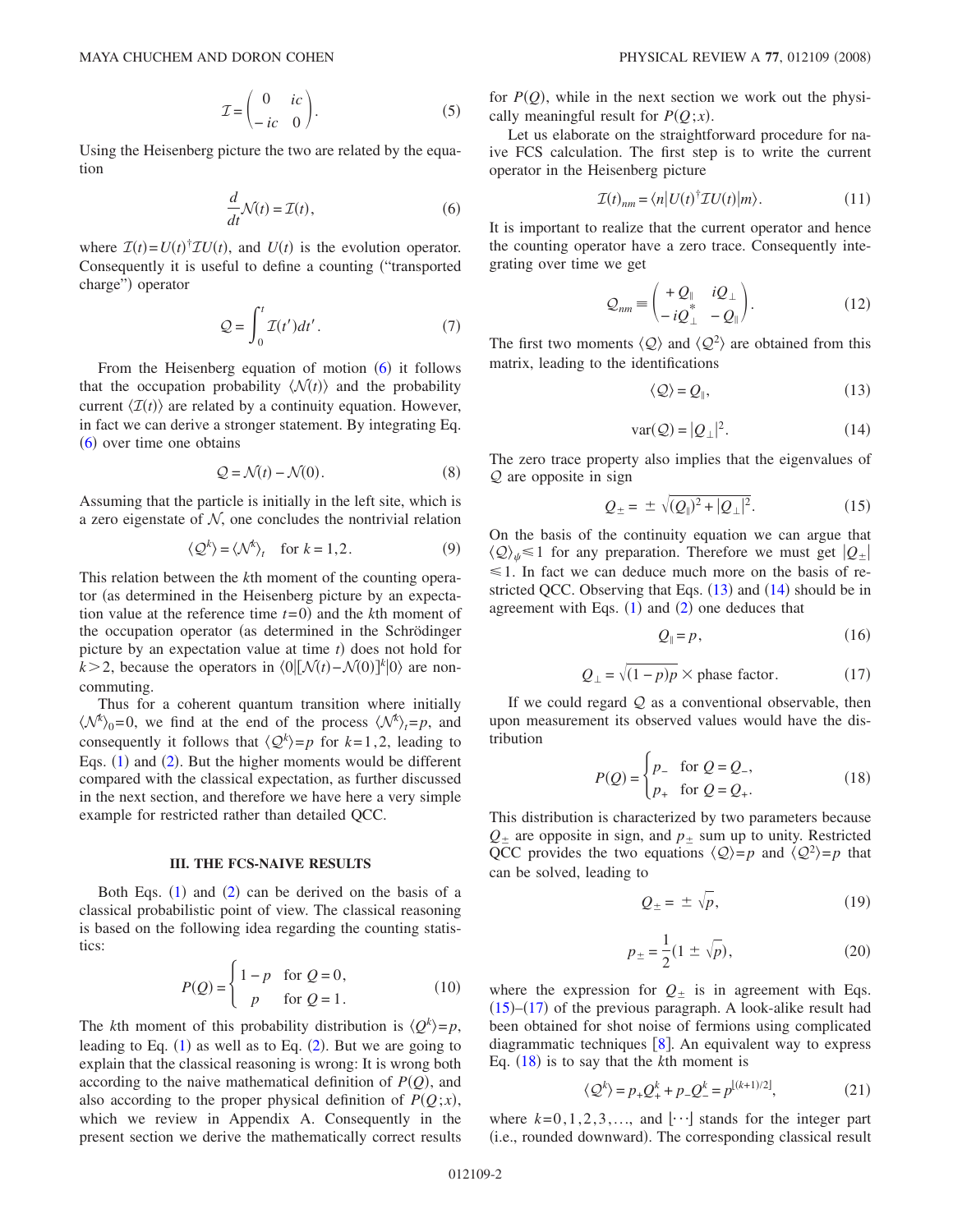<span id="page-2-1"></span>

FIG. 1. (Color online) Numerical calculation of the full counting statistics kernel  $P(Q; x=0)$  for a coherent Bloch transition from one site to another site. The evolution is governed by the Hamiltonian of Eq. ([3](#page-0-2)) with  $\alpha = 0$  and  $ct = 5$ . The thick bars represent delta functions. See the text for further explanations.

is *p* irrespective of *k*. One may say that we have encountered here the simplest example of restricted QCC.

### **IV. THE FCS-PHYSICAL RESULTS**

In a later publication  $[9]$  $[9]$  $[9]$  the naive mathematical definition of the full counting statistics has been criticized. The most illuminating approach  $[20]$  $[20]$  $[20]$  is to analyze the reduced dynamics of the detector. Using the standard von Neumann pointer scheme  $\lceil 21 \rceil$  $\lceil 21 \rceil$  $\lceil 21 \rceil$  and transforming to the Wigner representation one deduces that the final state  $\rho(q, x)$  of the pointer is the convolution of its initial state with a kernel  $P(q - q'; x)$ , as defined in Eq.  $(A5)$  $(A5)$  $(A5)$ . It follows that

<span id="page-2-0"></span>
$$
P(Q;x=0) = \frac{1}{2\pi} \int \langle \left[ T e^{-i(r/2)Q} \right]^{\dagger} \left[ T e^{+i(r/2)Q} \right] \rangle e^{-iQr} dr \tag{22}
$$

<span id="page-2-2"></span>can be regarded as a quasidistribution that describes the full quantum statistics. It is of course a physically measurable



FIG. 2. (Color online) A caricature that illustrates the final probability distribution of the von Neumann pointer *q*. It is assumed that the initial state is a wave packet that is concentrated at  $q \sim 0$ . The upper panel is based on the classical expectation of having either *Q*=0 or *Q*=1 displacement. The middle panel is the naive quantum mechanical prediction that suggests  $Q = Q_{\pm}$  displacements, while the lower panel is the actual quantum prediction based on a convolution with  $P(Q; x)$ .

<span id="page-2-3"></span>

FIG. 3. (Color online) Numerical calculation that illustrates the final probability distribution of the von Neumann pointer *q* corresponding to the lower panel in Fig. [2.](#page-2-2) The parameters are the same as in Fig. [1.](#page-2-1) The initial preparation is a Gaussian wave packet centered at  $q=x=0$  of width  $\sigma_x=1.2$  (solid line), and  $\sigma_x=0.8$ (dashed line), and  $\sigma_x = 0.5$  (dotted line). Its evolution has been calculated using Eq.  $(A4)$  $(A4)$  $(A4)$  with Eq.  $(A5)$  $(A5)$  $(A5)$ .

object. The naive mathematical definition is obtained if we ignore time ordering:

$$
P(Q) = \frac{1}{2\pi} \int \langle e^{+irQ} \rangle e^{-iQr} dr = \langle \delta(Q - Q) \rangle.
$$
 (23)

In general the calculation of  $P(Q; x=0)$  is very complicated. However, we can gain some insight by considering the simplest case of a Bloch transition, which is Eq. ([3](#page-0-2)) with  $\alpha$  $=0$ . After time *t* the probability to find the particle in the second site is  $p = [\sin(ct)]^2$ . The expectation value in the integrand of Eq.  $(22)$  $(22)$  $(22)$  is

$$
\widetilde{P}(r) = 1 - \frac{r}{(r/2) + i} \{ \sin\left[ ct\sqrt{1 + (r/2)^2} \right] \}^2.
$$
 (24)

[More conveniently one can use instead of Eq.  $(22)$  $(22)$  $(22)$  the equivalent expression Eq. ([A5](#page-5-15)), where the *U*'s can be interpreted as spin  $1/2$  rotation matrices]. In order to get  $P(Q; x=0)$  we have to Fourier transform (FT) the function  $\widetilde{P}(r)$ . For the purpose of discussion let us assume long times  $(ct \ge 1)$  so as to have separation of scales. Then we can distinguish between a central part where  $\tilde{P}(r)$  $\approx 1 + ipr - (1/2)pr^2 + \cdots$  as implied by restricted QCC, and  $\overline{P}(r) \approx \cos(ctr)$ . The FT of the central part gives a nonsingular exponential-like piece, while the FT of the tails contributes two delta functions  $(1/2)\delta(Q \pm ct)$ which are screened by negative clouds as illustrated in Fig. [1.](#page-2-1) We can regard the singular delta functions at  $Q = \pm ct$  as the remnants of those that are centered at  $Q_{\pm} = \pm \sqrt{p}$  in the naive calculation. It is interesting that for long times their location reflects the eigenvalues of the current operator rather than the eigenvalues of the counting operator.

Figure [2](#page-2-2) is a caricature that illustrates the significance of the FCS results with regard to the outcome of a quantum measurement. We sketch the final probability distribution of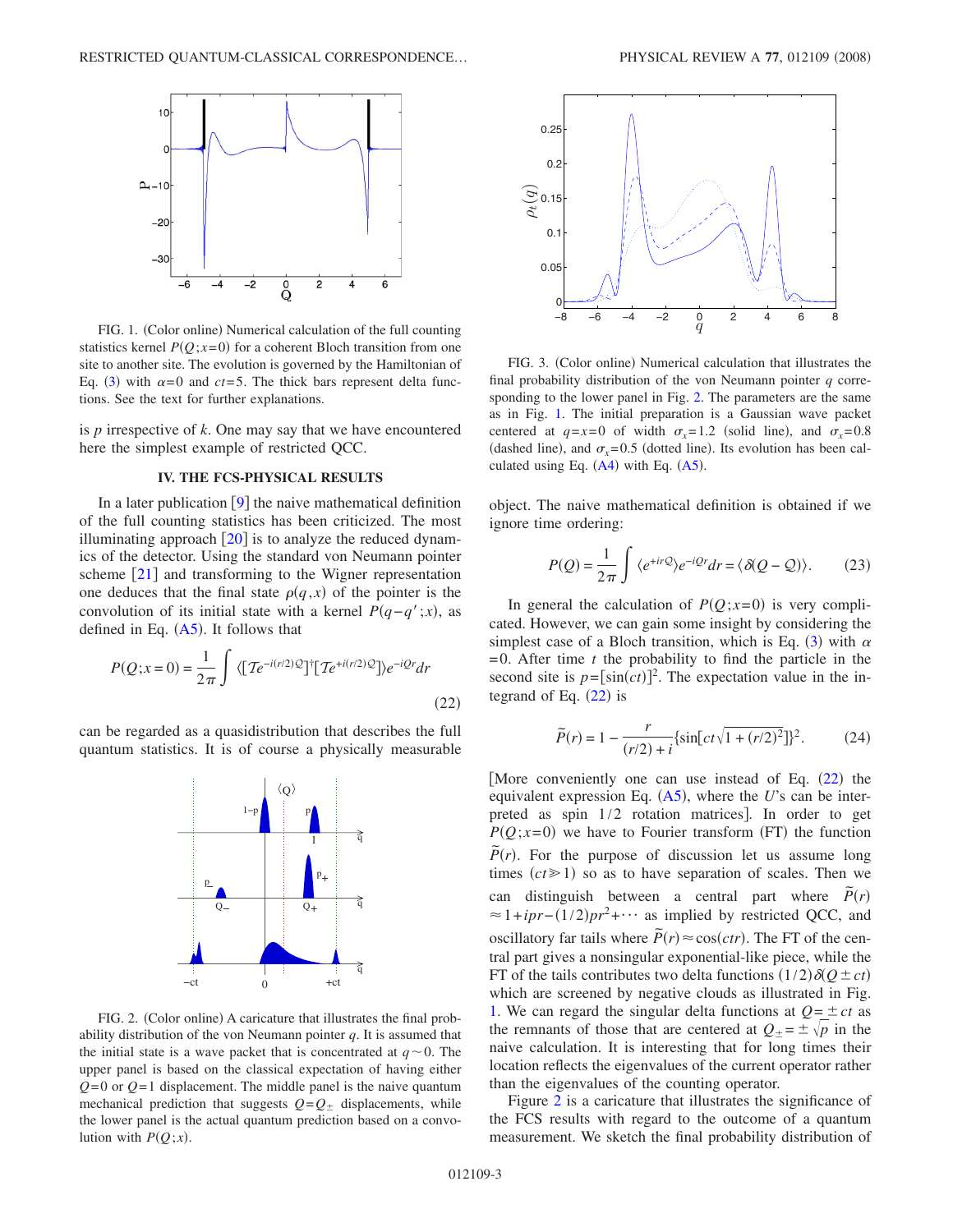the von Neumann pointer as implied by different "conceptions." The upper panel is based on the classical expectation of having either  $Q=0$  or  $Q=1$  displacement. The middle panel is the naive quantum mechanical prediction that suggests  $Q = Q_{\pm}$  displacements, while the lower panel is the actual quantum prediction based on a convolution with  $P(Q; x)$ . An actual numerical illustration for the outcome of this convolution is presented in Fig. [3.](#page-2-3) Needless to say that in principle one can measure not only the *q* distribution but the whole probability matrix so as to determine  $P(Q; x)$  and in particular the quasiprobability distribution  $P(Q; x=0)$  via a deconvolution procedure. But looking at Fig. [3,](#page-2-3) it is nice to realize that the main features of the FCS are not smeared and pop to the eyes even without any deconvolution.

#### **V. FCS IN THE ADIABATIC APPROXIMATION**

In the following sections we would like to examine the capabilities of the leading order adiabatic approximation in obtaining physically significant results for  $var(Q)$ . We con-sider the model system of Eq. ([3](#page-0-2)). Initially (at  $t = -\infty$ ) the particle is in the ground state, which is the left site. The probability at  $t = \infty$  to find the particle in the right site is

$$
p = 1 - P_{\text{LZ}},\tag{25}
$$

<span id="page-3-1"></span>where

$$
P_{\text{LZ}} = \exp\left[-2\pi \frac{c^2}{\alpha}\right] \equiv \exp\left[-\frac{\pi}{2}\gamma\right] \tag{26}
$$

is the Landau-Zener (LZ) probability to make a transition from the lower to the upper energy level. The rate of the driving is characterized by the dimensionless parameter

$$
\gamma = (2c)^2/\alpha. \tag{27}
$$

The straightforward way to calculate  $\text{var}(Q)$  is also the most complicated one, because it requires an explicit evaluation of the evolution operator  $U(t)$ . For our two site system this can be done using parabolic cylinder functions  $[18]$  $[18]$  $[18]$ . But having in mind more complex systems  $|23|$  $|23|$  $|23|$ , for which exact solutions are not available, we would like to make the explicit calculation within the framework of the adiabatic approximation

$$
U(t) \approx \sum_{n} |n(t)\rangle \exp\Biggl[-i \int_{t_0}^{t} E_n(t') dt'\Biggr] \langle n(t_0)|.
$$

In this expression  $|n(t)\rangle$  and  $E_n(t)$  are the so-called adiabatic states and the adiabatic energies  $[16]$  $[16]$  $[16]$ . The associated expression for the matrix elements of the time-dependent current operator in the Heisenberg picture is

<span id="page-3-0"></span>
$$
\mathcal{I}(t)_{nm} = \langle n|U(t)^{\dagger} \mathcal{I} U(t)|m\rangle
$$

$$
\approx \langle n(t)|\mathcal{I}|m(t)\rangle \exp\left[i\int_{t_0}^t E_{nm}(t')dt'\right]
$$

$$
= \begin{pmatrix} \cdots & ice^{i\Phi(t)} \\ -ice^{-i\Phi(t)} & \cdots \end{pmatrix},
$$
(28)

where

$$
\Phi(t) = \int^{t} \sqrt{(\alpha t)^{2} + (2c)^{2}} dt'.
$$
 (29)

<span id="page-3-2"></span>Using the zero order  $[O(\alpha^0)]$  adiabatic states we get for the off diagonal terms  $Q_1 \approx Q_{1Z}$  where

$$
Q_{\text{LZ}} = \frac{\gamma}{2} \int_{-\infty}^{\infty} e^{i\Phi(\tau)} d\tau = \frac{\gamma}{2} \int_{-\infty}^{\infty} \cosh(z) e^{i\Phi(z)} dz. \tag{30}
$$

Above we use the substitution  $t = (2c/\alpha)\tau$  followed by  $\tau$  $=$ sinh(z).

Before we go on with the calculation of  $Q_{1Z}$  we would like to comment on the calculation of the diagonal terms in Eq.  $(28)$  $(28)$  $(28)$ . This terms are trivially related via Eq.  $(16)$  $(16)$  $(16)$  to the Landau-Zener transition probability  $P_{\text{LZ}}$  of Eq. ([26](#page-3-1)). The leading order estimate of this probability is based on a conventional time-dependent treatment  $[17]$  $[17]$  $[17]$ , leading to

<span id="page-3-3"></span>
$$
P_{\text{LZ}} \approx \left| \frac{1}{2} \int_{-\infty}^{\infty} \frac{1}{\tau^2 + 1} e^{i\Phi(\tau)} d\tau \right|^2 = \left| \frac{1}{2} \int_{-\infty}^{\infty} \frac{1}{\cosh(z)} e^{i\Phi(z)} dz \right|^2.
$$
\n(31)

It is important to realize that in the zero order adiabatic approximation we get *zero* for the diagonal terms of Eq. ([28](#page-3-0)), because the zero order adiabatic states are time-reversal symmetric and hence do not support nonzero average current. If we use the first order  $[O(\alpha^1)]$  adiabatic states we get for the diagonal terms  $\pm 1$  but still miss the nonadiabatic  $P_{\text{LZ}}$  correction. It is therefore nontrivial and requires verification that  $Q_{\perp} \approx Q_{\text{LZ}}$  is a valid approximation.

#### **VI. THE CALCULATION OF** *Q***LZ**

In order to evaluate  $Q_{LZ}$  of Eq.  $(30)$  $(30)$  $(30)$  we use the contour integration method as in Ref.  $[17]$  $[17]$  $[17]$ . The explicit expression for the phase  $\Phi$  as a function of  $z = x + iy$  is

$$
\Phi(t) = \frac{\gamma}{2} \left( z + \frac{1}{2} \sinh(2z) \right)
$$
  
= 
$$
\frac{\gamma}{2} \left[ \left( x + \frac{1}{2} \sinh(2x) \cos(2y) \right) + i \left( y + \frac{1}{2} \cosh(2x) \sin(2y) \right) \right].
$$
 (32)

The contour of integration in Eq.  $(30)$  $(30)$  $(30)$  is  $y=0$ , but we would like to deform it into the complex plane so as to get rid of the rapid oscillations of the phase factor, and have instead a smooth monotonic variation. The deformed contour is displayed in Fig. [4.](#page-4-0) The phase is pure imaginary along the curves *C*<sub>−</sub> and *C*<sub>+</sub>. At  $z_0=0+i(\pi/2)$  we have  $\Phi=i(\pi/4)\gamma$ , while cosh  $z \approx i(z - z_0)$ . Consequently in the *P*<sub>LZ</sub> integral of Eq.  $(31)$  $(31)$  $(31)$  we have a pole leading to the standard LZ results (disregarding the prefactor which requires higher orders). However, in the case of the  $Q_{\text{LZ}}$  integral ([30](#page-3-2)) we do not have a pole: rather we have to consider the nonsingular part that comes from the integration along the  $C_{\pm}$  curves. One observes that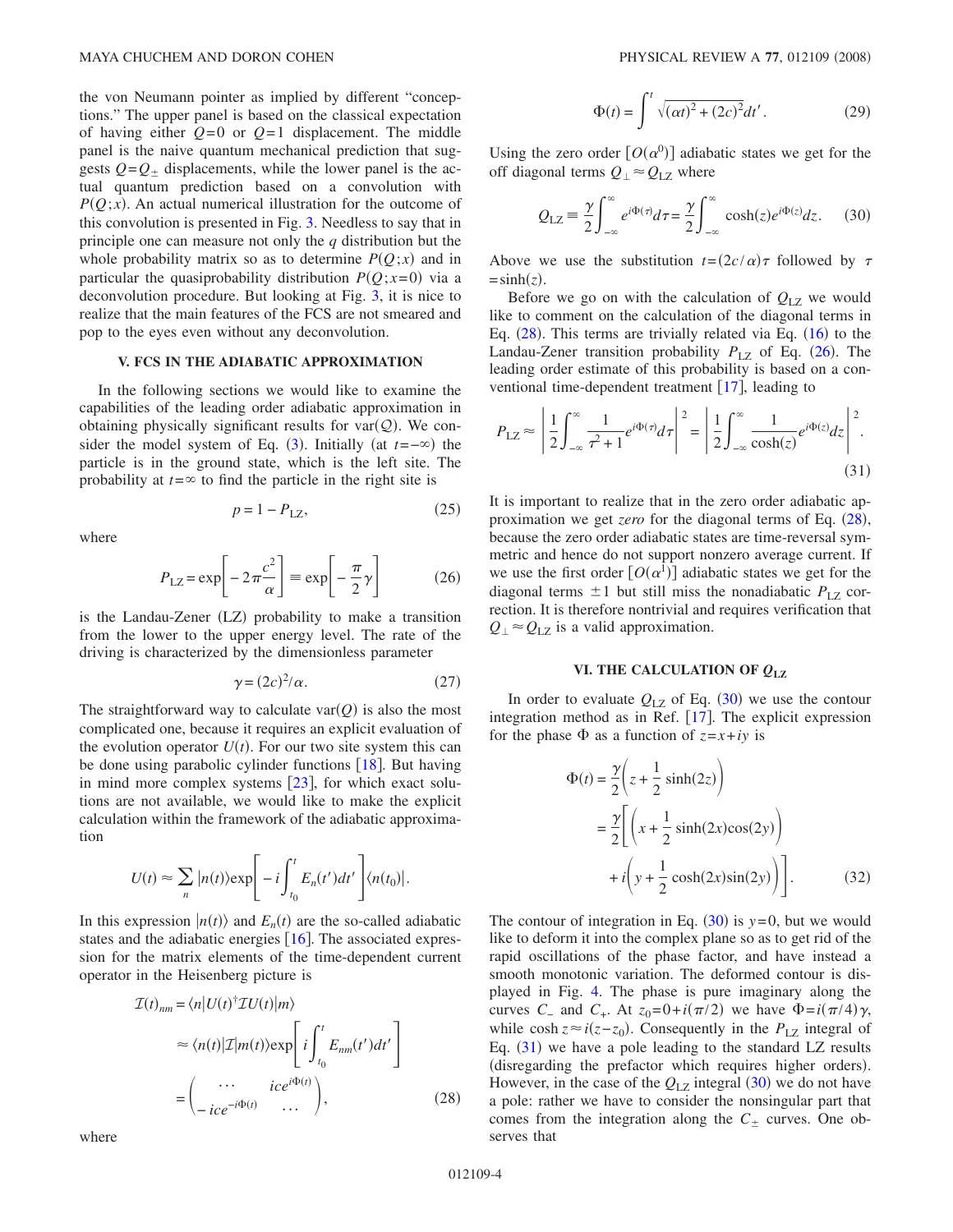<span id="page-4-0"></span>

FIG. 4. (Color online) The calculation of  $P_{\text{LZ}}$  and  $Q_{\text{LZ}}$  is done by deforming the integration contour into the complex plane. The integration is along the curves  $C_{\pm}$  where the integrand is nonoscillatory, and along the arc  $C_0$  that encircles the pole  $P$  at  $z_0 = 0 + i(\pi/2)$ . The contributions of the (nondisplayed) vertical segments that connect  $C_$  and  $C_+$  to the real axis at infinity can be neglected.

$$
Q_{\rm LZ} = \int_{C_{-}+C_{+}} \cdots dz = 2 \text{ Re } \int_{C_{+}} \cdots dz = \int_{0}^{\infty} f(x)e^{i\Phi(x)}dx,
$$

where

$$
i\Phi(x) = -\frac{\gamma}{4} \left\{ \pi - \arccos\left(\frac{2x}{\sinh(2x)}\right) + \left[1 - \left(\frac{2x}{\sinh(2x)}\right)^2\right]^{1/2} \cosh(2x) \right\}
$$

and

$$
f(x) = \frac{\gamma}{\sqrt{2}} \left[ 1 - \frac{2x}{\sinh(2x)} \right]^{-1/2} \left( \frac{\sinh(4x) - 4x}{\cosh(4x) - 1} \right) \sinh(x).
$$

Deep in the adiabatic regime ( $\gamma \geq 1$ ) the integration is dominated by the small *x* interval where  $f(x) \propto \gamma x$  and  $[\Phi(x)-\Phi(0)] \propto \gamma x^3$ . Accordingly

$$
Q_{\text{LZ}} \sim \gamma^{1/3} \exp\biggl[-\frac{\pi}{4}\gamma\biggr].\tag{33}
$$

Inspired by the calculation procedure of  $P_{1Z}$  in Ref. [[16](#page-5-19)], our speculation is that also here the pre-exponential term would be renormalized to unity by higher orders, which would imply consistency with the expected (exact) result  $|Q_{\perp}|$  $=\sqrt{(1-P_{LZ})P_{LZ}}$  that follows from Eq. ([17](#page-1-4)).

#### **VII. DISCUSSION**

We have demonstrated how restricted QCC can be established and utilized in order to determine the counting statistics of a quantum coherent transition. It is important to realize that this procedure has some limitations. Namely, if we had considered not a two site system but a more complex system with multiple path geometry, then the same considerations would not allow us to deduce the variance  $\text{var}(\mathcal{Q})$  of the integrated current. In particular one wonders what happens if a particle has two optional paths available to get from one site to another site  $[22]$  $[22]$  $[22]$ . Within the framework of the classical probabilistic theory, a splitter would imply a noisy outgoing current. However, in Ref.  $\lceil 23 \rceil$  $\lceil 23 \rceil$  $\lceil 23 \rceil$  we argue that the coherent splitting of a wave packet is not noisy, and furthermore that the whole study of fluctuations in quantum stirring devices requires one to go beyond QCC considerations. Consequently the problem that has been raised in Ref.  $\lceil 23 \rceil$  $\lceil 23 \rceil$  $\lceil 23 \rceil$  has motivated us to study the capabilities of the leading order adiabatic approximation for the purpose of calculating  $var(Q)$ .

The calculation of the Landau-Zener transition probability  $P_{\text{LZ}}$  and the associated dispersion  $Q_{\text{LZ}}$  in the leading order adiabatic approximation yields a contour integral in the complex plane. While the  $P_{LZ}$  integral is dominated by a pole, the *Q*LZ integration is related to the corresponding principal part. Restricted QCC implies that  $P_{\text{LZ}}$  and  $Q_{\text{LZ}}$  are related. Our analysis has demonstrated that the dominant exponential term is correctly reproduced, but not the pre-exponential term which apparently requires infinite order.

The traditional QCC principle is based on the semiclassical approximation and implies detailed QCC for all the moments up to the quantum resolution limit. In contrast to that restricted QCC is very robust, and survives even in the presence of diffraction  $[1]$  $[1]$  $[1]$ . The Landau-Zener problem is possibly the simplest nontrivial example where this idea can be demonstrated. For some more complicated (chaotic) systems restricted QCC can be established as an approximation in the long time limit, on the basis of the short time perturbative analysis which is extrapolated using the central limit theorem. It would be interesting to explore the implications of coupling to the environment in this context  $\left| \frac{24}{1} \right|$  $\left| \frac{24}{1} \right|$  $\left| \frac{24}{1} \right|$ .

#### **ACKNOWLEDGMENTS**

The original motivation to deal with counting statistics in the context of closed systems came from a discussion with Oded Agam (HUJI). Yuly Nazarov (Delft) is acknowledged for highlighting some major observations regarding full counting statistics following Refs.  $[8,9,20]$  $[8,9,20]$  $[8,9,20]$  $[8,9,20]$  $[8,9,20]$ . D.C. thanks Miriam Blaauboer for a most fruitful visit in Delft TU, during which this work has been crystallized. We also enjoyed talking with Yaroslav Blanter (Delft), Yuval Gefen (Weizmann), and Shmuel Fishman (Technion). The research was supported by grants from the Deutsch-Israelische Projektkooperation (DIP), and the US-Israel Binational Science Foundation (BSF).

### **APPENDIX A: THE VON NEUMANN MEASUREMENT SCHEME**

In this section we present a short, simple derivation of the main result of Ref.  $\lceil 20 \rceil$  $\lceil 20 \rceil$  $\lceil 20 \rceil$  regarding the measurement of the full quantum statistics. The original derivation has been based on an over-complicated path integral approach.

The coupling of the system to a von Neumann pointer [[21](#page-5-14)] whose canonical coordinates are  $(\hat{x}, \hat{q})$  is described by the Hamiltonian